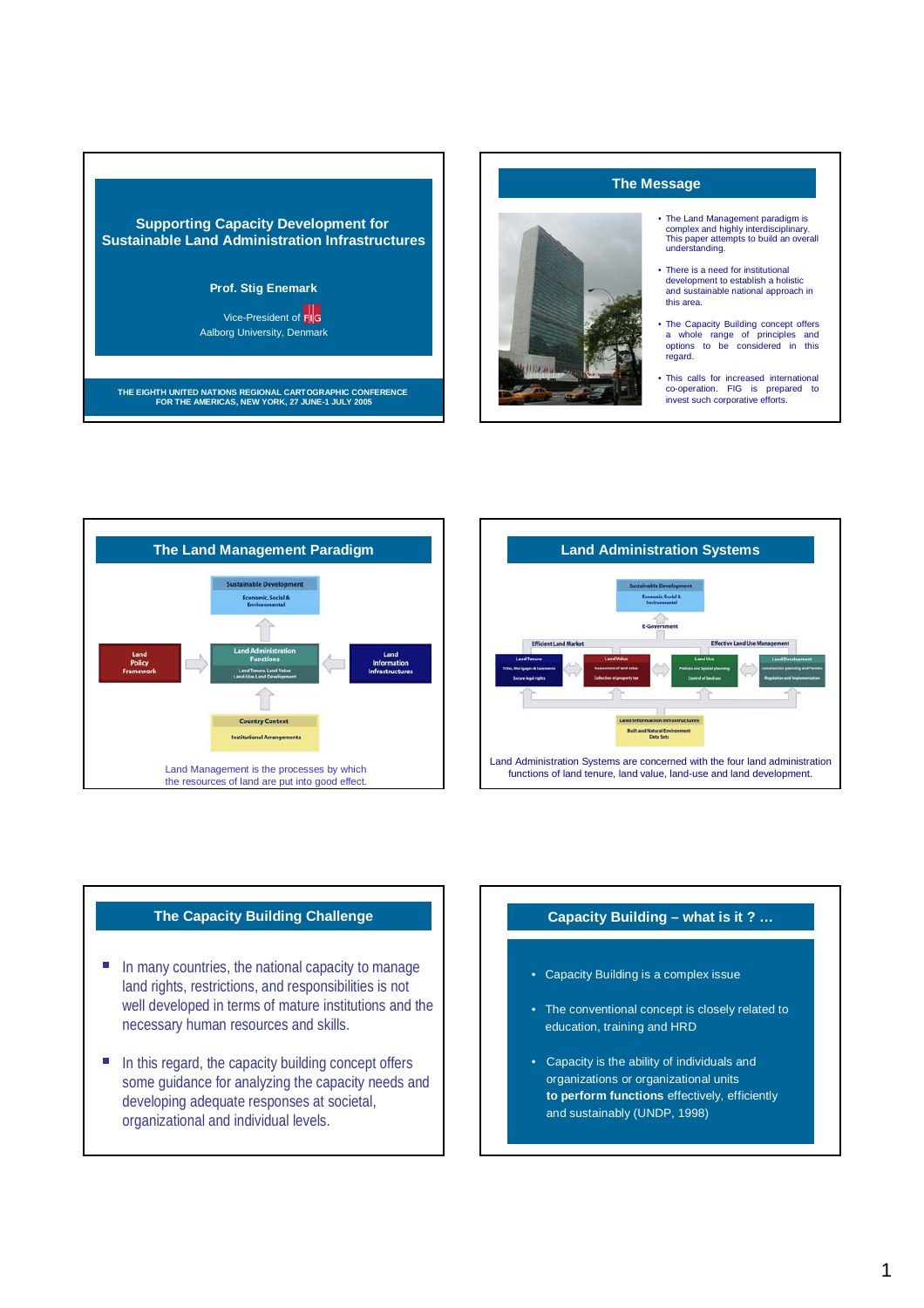## **… Capacity Building – what is it ?**

### It is two-dimensional:

#### • Capacity Assessment

- A structured and analytical process whereby the various dimensions of capacity are assessed within the broader systems context, as well as evaluated for specific entities and individuals within the system.
- Capacity Development The process by which individuals, groups, organisations, institutions and society increase their ability to: -perform core functions, solve problems, define and achieve objectives;
	- -understand and deal with their development needs in a broader context and in a sustainable manner (OECD Definition).

### **Levels and Dimensions of Capacity Building**

### Capacity issues can be addressed at three levels:

- The broader system/societal level Dimensions include: Overall (land) policies, policy instruments, legal/regulatory framework, management and accountability.
- The entity/organisational level Dimensions include: Mission and strategies at e.g. agency level, governance, processes, resources, and infrastructures.
- The group-of-people/individual level Dimensions include: education and training programs to meet the gaps within the skills base and the number of staff to operate the systems in the short, medium and long term perspective.

#### **The Institutional Challenge**

- Comprehensive land policies, sound land<br>
administration institutions and good governance are<br>
essential components for the development of essential components for the development of sustainable land administration infrastructures.
- $\blacksquare$  In this context there is a whole range of capacity building and HRD principles and options to be considered.

#### **Institutional Development - recommendations**

- Develop in-country self assessment procedures to identify institutional capacity needs
- Promote adoption of comprehensive land policies and a holistic approach to land management
- Establish a clear split of duties and responsibilities between national and local government based on the principles of good governance
- Promote the understanding of land management as a highly interdisciplinary paradigm
- Promote the need for an interdisciplinary approach to surveying education
- Establish strong professional bodies
- Promote the need for CPD activities



#### **Where are we now? Where do we want to be? How do we get there? And how do we stay there?**

| <b>Capacity Assessment</b>                                                                                                                                                                                                                                                                                                                                                                                                     | <b>Capacity Development</b>                                                                                                                                                                                                                                                                                                                                                                                                                    | <b>Sustainability</b>                                                                                                                                                                                                                                                                                                                                                                                                                                         |
|--------------------------------------------------------------------------------------------------------------------------------------------------------------------------------------------------------------------------------------------------------------------------------------------------------------------------------------------------------------------------------------------------------------------------------|------------------------------------------------------------------------------------------------------------------------------------------------------------------------------------------------------------------------------------------------------------------------------------------------------------------------------------------------------------------------------------------------------------------------------------------------|---------------------------------------------------------------------------------------------------------------------------------------------------------------------------------------------------------------------------------------------------------------------------------------------------------------------------------------------------------------------------------------------------------------------------------------------------------------|
| " Are the policies on land<br>management clearly<br>expressed?<br>" Is the legal framework<br>sufficient and adequate?<br>" Are the institutions<br>adequate and are the<br>responsibilities clearly<br>expressed?<br>" Are the quiding principles<br>for good management well<br>expressed?<br>" Are the human resources<br>and skills adequate and<br>are the relevant education<br>and training opportunities<br>available? | Adoption of an overall land<br>policy<br>" Design of a legal<br>framework addressing the<br>rights, restrictions and<br>responsibilities in land.<br>" Implementation of an<br>organisational framework<br>with clearly expressed<br>duties and responsibilities<br>Adoption of clearly<br>٠<br>expressed quiding<br>principles for good<br>governance.<br>■ Establishment of adequate<br>and sufficient educational<br>options at all levels. | Instigation of a self-<br>monitoring culture in which<br>all parties, national and<br>local government, NGOs,<br>professionals and citizens,<br>review and discuss<br>progress and suggest any<br>appropriate changes.<br>" Lessons learnt need to be<br>fed back into the process<br>for continuous<br>improvement.<br>" Implementation of<br>adequate requirements<br>and options for activities of<br><b>Continuing Professional</b><br>Development (CPD). |